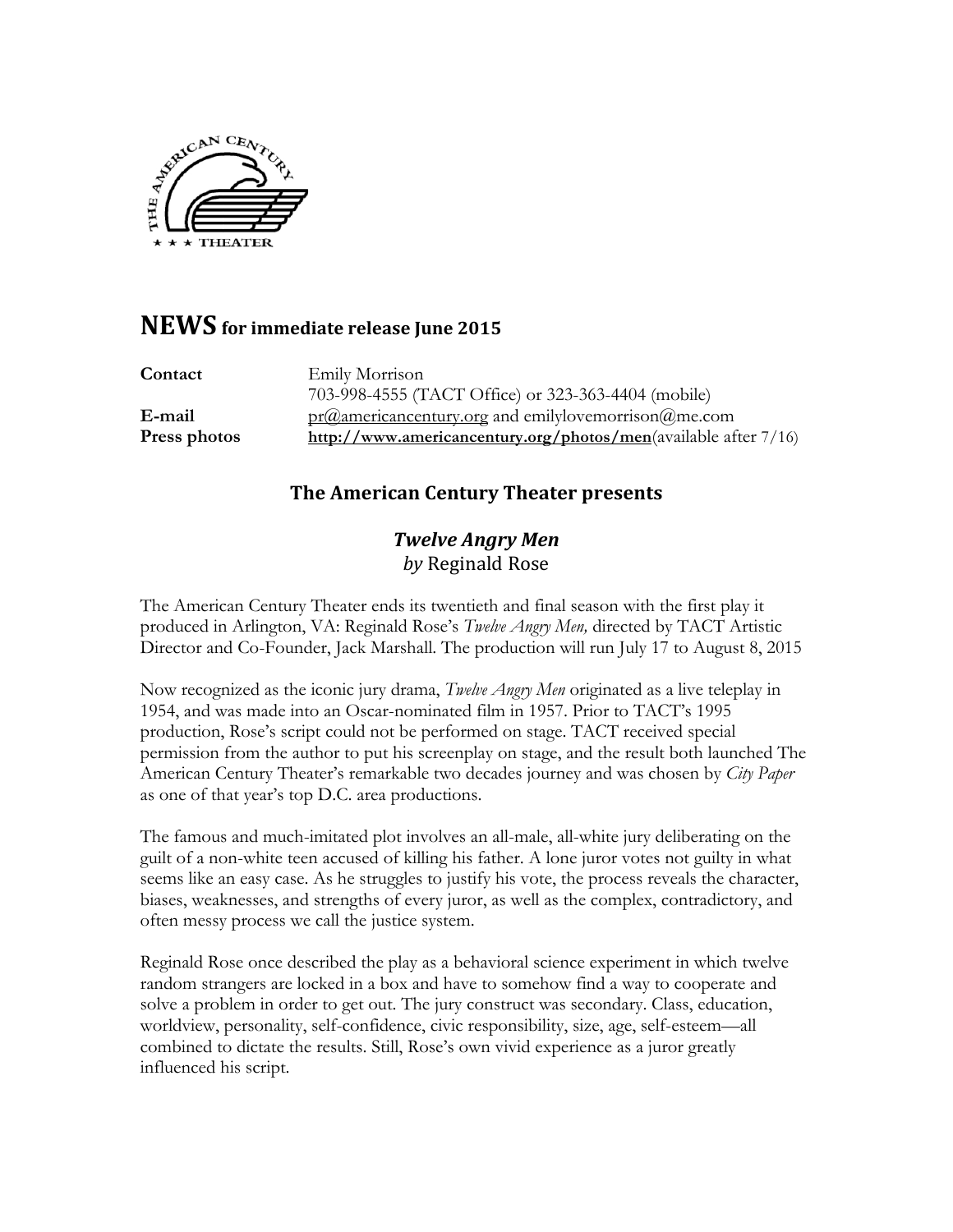Artistic Director Jack Marshall, whose background as a lawyer and a professional ethicist assists him greatly in the task, is directing the production just as he did the first.

Says Marshall, "I've directed over a hundred shows, and this is easily my favorite, in part because I love the subject matter, in part because it is the best ensemble piece ever written, and mainly because I find something new and brilliant in it every time I tackle it, and this is the fourth time.

"This is also a perfect show to demonstrate how TACT's mission made a difference. When we first performed the show, it really was neglected: if you wanted to see Rose's script performed, you had to rent the movie or catch it on TV. A few years later, Rose updated the script for a Showtime production. Then his version was played on Broadway for the first time, and was a huge hit. Now the play is performed all over the country as Reginald Rose wrote it. Did TACT's revival help that happen? I am certain that it did. Rose told us that he was frustrated that the official stage version was not what he intended, and thanked us for doing his script instead. A little later, he decided to take control of the stage version again."

Departing from the company's tradition of auditioning the cast of every show, Marshall has cast exclusively veteran TACT actors, what he calls his "dream cast." The group includes five of the original production's cast members, all but one in a new role, and the top five male performers in total TACT appearances. The Twelve Angry Men are Craig Miller, Steve Ferry\*, Michael Replogle\*, Joe Cronin, Evan Crump, Michael Sherman, Bruce Alan Rauscher\*, Steve Lebens, Lyle Blake Smithers, David Jourdan\*, Brian Crane, and John Tweel\*.

Their artistic contributions to the American Century Theater legacy span almost 90 roles in 73 productions. (Those noted with an \* performed in the 1995 production.)

TACT resident director Ellen Dempsey will portray the Guard.

Marshall is assisted by longtime TACT collaborator Tom Fuller and by Quinn Anderson. The show's production manager and sound designer is Ed Moser, with set design by Mike deBlois and props design by Eleanor Gomberg. Lighting design is by Marc Allan Wright and costume design is by Rip Claassen, with Catherine Casino as wardrobe mistress. Lindsey E. Moore is the stage manager.

*Twelve Angry Men* is the final production at The American Century Theater. Since that first production of this show, the company has followed its mission to rediscover classic works of American theater, particularly those first produced during what *Time* publisher Henry Luce called "the American Century." In these twenty years, TACT has produced over 100 shows, sent two to New York, and created two shows that have evolved into continuously running productions (the current *An Evening with Danny Kaye* and the Clarence Darrow one-man show, *A Passion for Justice*). The final season has included encore productions of some of the company's most popular shows—*The Seven Year Itch, Cops*, *Hello Out There*—and *Broadway Hit Parade*, a revue of songs from musicals produced over the 20-year period. For more information on the closing, visit our website.